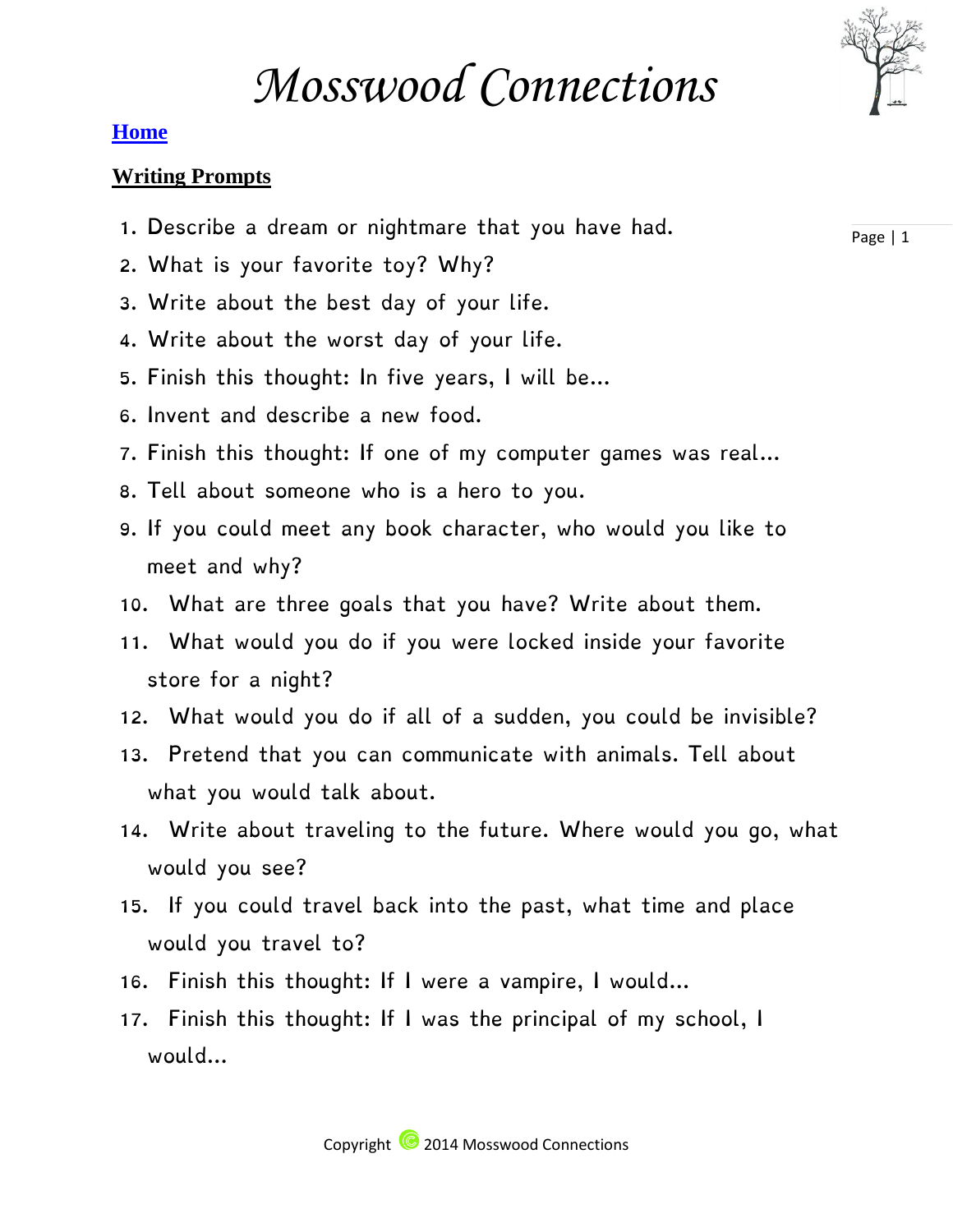

## *Mosswood Connections*

- 18. Finish this thought: If I could have any superhero power I would choose…
- 19. Finish this thought: If I could plan my own birthday party I would…
- 20. Finish this thought: One day, I woke up and to my surprise I was on a train…
- 21. Finish this thought: I was playing my favorite computer game when, all of a sudden, I was transported into my computer…
- 22. Finish this thought: If I could move to anywhere in the world, I would move to…
- 23. Finish this thought: The most important thing to me is…
- 24. Finish this thought: I want to learn more about…
- 25. Finish this thought: What annoys me the most is…
- 26. Finish this thought: If I was the richest person in the world, I would…
- 27. What would you do if there was no more electricity?
- 28. If you could travel anywhere in the world, where would you go?
- 29. What makes you feel good? Why?
- 30. What would be your perfect day? Describe the day.
- 31. What makes you happy? Why?
- 32. What makes you angry? Why?
- 33. If you were the ruler of the world, what would you do?
- 34. Make a commercial for your favorite toy or product?
- 35. If you could be an animal for a day what animal would you be/ Why?
- 36. What makes you a good friend? Write about it.

Page | 2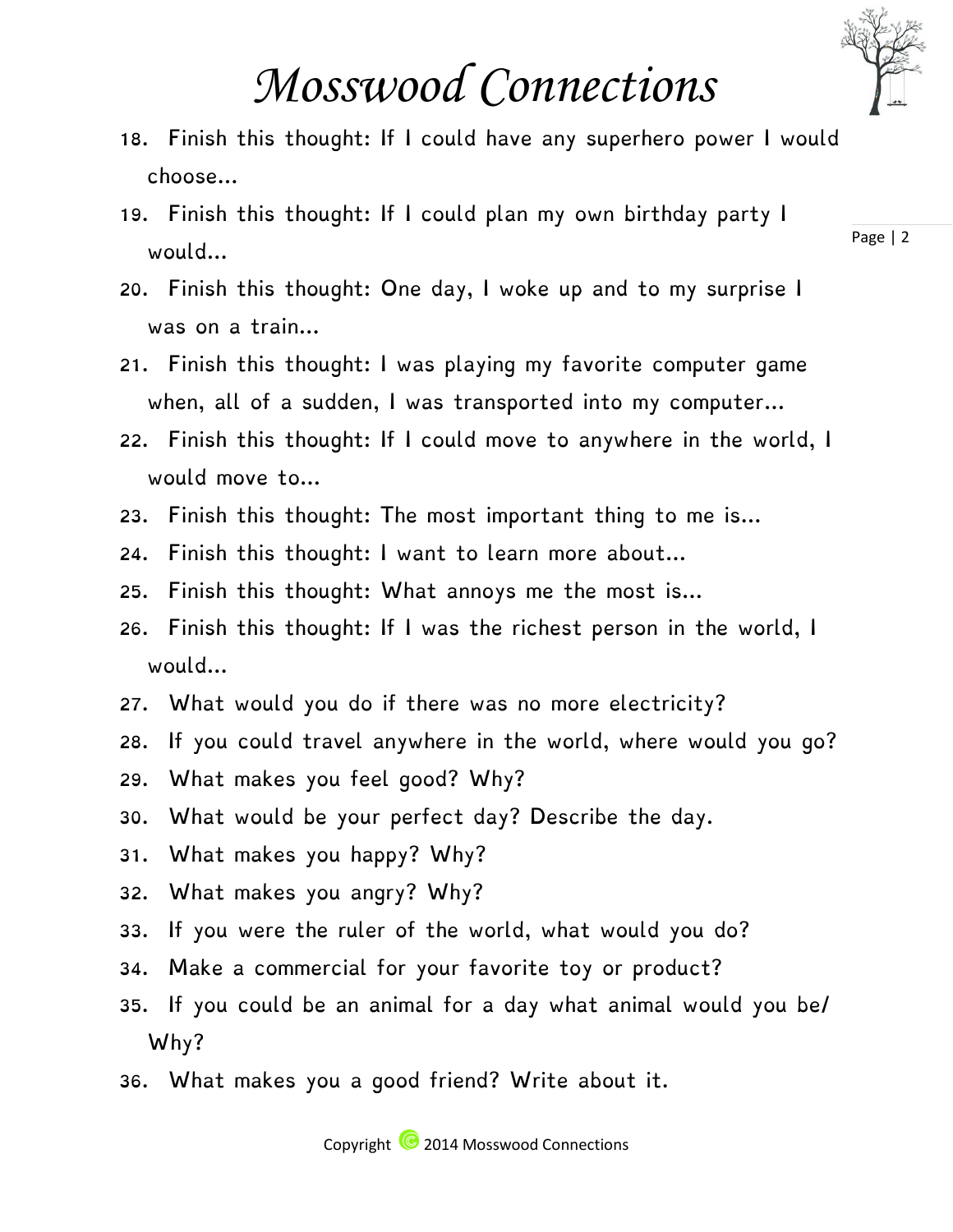### *Mosswood Connections*

- 37. What qualities would make the perfect friend? Write about it.
- 38. If you could make a law that everybody had to follow, what law would you make and why?
- 39. Write about a time when you met an alien.
- 40. If you were the parent, what would your day be like?
- 41. Write about your weekend, what did you do?
- 42. Write about a mistake that you made.
- 43. Write about a time when you felt really confident.
- 44. Imagine that you are traveling to Mars. Write about your experience.
- 45. What would happen if your toys came to life? Write about it.
- 46. If you could invent any machine that you wanted, what would you invent?
- 47. Finish this thought: I was walking down a deserted road when…
- 48. Do you want to be older, younger or the age you are now? Write about it.
- 49. What makes you special? Write about it.
- 50. What are you grateful for?
- 51. You are to tell a person from a distant planet or from another era what pollution is. Make that person understand what causes it and why it is bad.
- 52. What accomplishment are you most proud about?
- 53. Tell us three things that you like about yourself.
- 54. What is your hobby? Why do you enjoy it?
- 55. If you could change one thing about the world, what would it be?

Page | 3